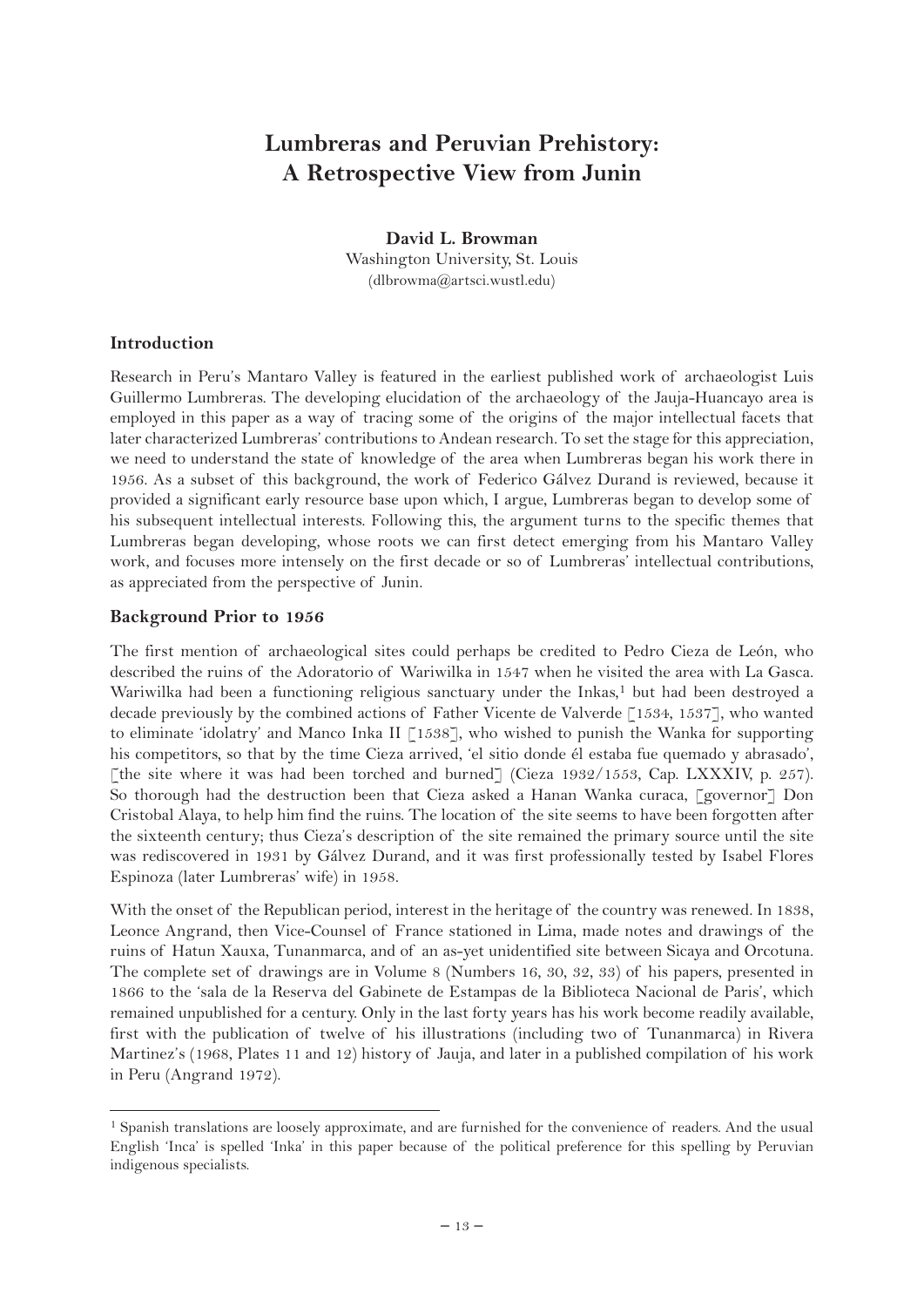In the mid-nineteenth century local ruins were visited by Lt. Lardner Gibbon, who, along with his colleague William Herndon, was exploring the drainage of the Amazon for the U. S. Navy. Lardner mentioned the Inka ruins in Jauja, but his best description is of the Wanka site of Patankoto near Huancayo (Gibbon 1854: 8). Charles Wiener visited Jauja later in the nineteenth century. Of particular importance was Weiner's sketch of a large Inka usnu (Wiener 1880: 245) that has since been destroyed. His map of the storage qolqa above Jauja remained the only extant map of these storage buildings until the work of Craig Morris a century later. Weiner's text must be read with care, however. He mislabels three Moche vessels from the Hacienda Sausal in the Chicama Valley (1880: 60, 616) as being from Sausa (his spelling of Jauja or Xauxa), a mis-identification that has resulted in more than one local secondary school teacher informing his students that the Moche were in the valley (Browman, field observations, 1968 and 1969).

In the early twentieth century, Paul Berthon visited Jauja, and collected a stone feline sculpture, which he attributed to Tiahuanaco occupation (Berthon 1911, Plate 13), but which subsequent reviewers have attributed to Inka or other styles. Similarly published reports by other travelers occasionally illustrate an artifact, or a sketch of a ruin, when describing their journey through the valley between Jauja and Huancayo.

In 1926, Alfred V. Kroeber visited the valley for a few days, and sketched a whole vessel 'in a Huancayo home' (Kroeber 1944: 97) which he identified as having affiliations with 'Nasca Y and Epigonal Tiahuanaco' (Kroeber 1927: 642), and which Menzel later (1964) identified as being a three-fillet band design Chakipampa-derived Viñaque piece. This then provided the first secure evidence of a Wari presence in the Jauja-Huancayo area.

Kroeber later published the first evidence of a 'Regional Development or Early Intermediate Period Culture' for the area, which he called the Huancayo culture, defined by a Black-on-Red ware (Kroeber 1944: 98). His definition was based partly on Lila O'Neale's collections in 1931 (Kroeber 1944, Plate 38: b–n) and on a purchased vessel (Plate 38: a). The O'Neale collection materials belong to a regional development style subsequently called Usupuquio (Browman 1970). But the one purchased whole pot belongs to another style, that relates to an archaistic return to local wares after the collapse of the Wari state, and which led to the development of what Lumbreras subsequently defined as Mantaro de Base Claro and Mantaro de Base Roja, as type wares of the ethnohistoric Wanka peoples.

Lila O'Neale was a Guggenheim Fellow from Berkeley University, studying in Peru in 1931. She joined Julio C. Tello and Toribio Mejia Xesspe on a trip to Huancayo to examine the rediscovery of an important Inka ruin reported by a local collector, Dr. Federico Gálvez Durand, who announced in January 1931, that he had rediscovered the ruins of the important Inka shrine of Wari Wilka. Tello took O'Neale and Mejia with him when he went to verify that Gálvez Durand had in fact made this discovery. (Gálvez Durand contributes significantly to the story here, and is discussed in greater detail below.)

While at Huancayo, Tello and his colleagues visited several other sites. O'Neale made collections from eight of them, and brought them back with her to California. One part of her collections was studied by Kroeber, and he commented on them in his 1944 book.

In the early 1940s, while working at Chanapata in Cuzco, John H. Rowe also visited other parts of Peru making a collection of Inka and pre-Inka materials from a site near Huancayo. The identification of this site is not known. Rowe stated that 'there were no structures' and that 'the site is the only one of any size on the outskirts of Huancayo' (Rowe 1944: 54), but the only Inka sites subsequently described for the Huancayo city vicinity all have structures. Rowe, along with Dorothy Menzel, later returned to the Huancayo area in 1958 (at the same time that Luis Lumbreras and Isabel Flores Espinoza were working in the area), and made collections from eight other local sites. This 1958 work provided the basis for Rowe's assessment that two of these ruins, Patankoto and Kotokoto, were large Regional State or Late Intermediate Period 'cities' (Rowe 1963: 17).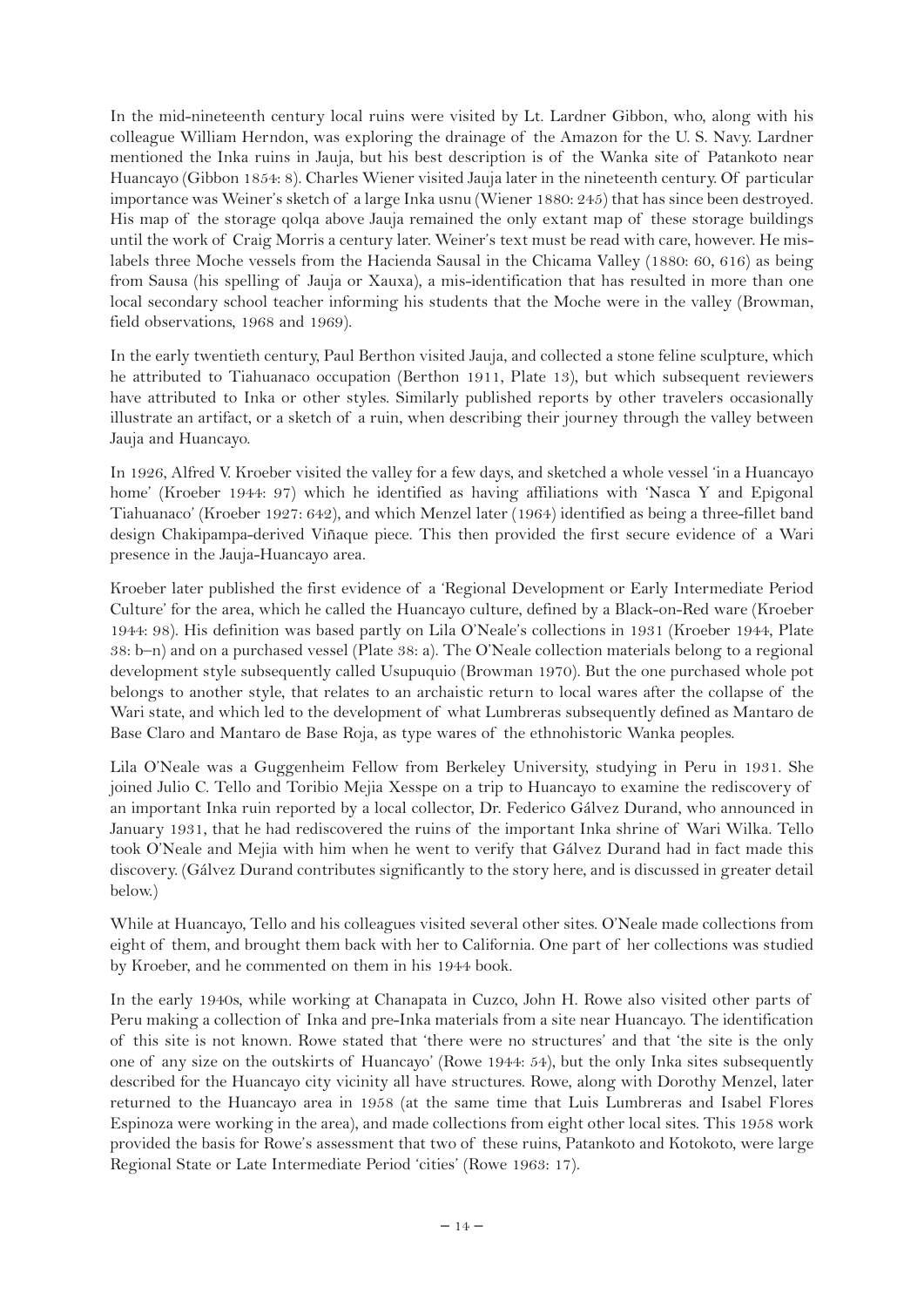

Archaeological sites in the Mantaro Valley, Peru.

The collections made by O'Neale in 1931 and Rowe in ca. 1942 and 1958, were subsequently studied by Rogger Ravines (1966), who found the Wanka materials of the collection fitted well with the Mantaro styles which had just been defined by Lumbreras, based on his work the Gálvez Durand collection.

Gálvez Durand's active and often reported research in the basin may have promoted the interests of other local scholars. Gutierrez Noriéga (1937) reported on a series of Wanka and Inka ruins, including Tunanmarca and Hatunmarca, in the Jauja area. Mercado Zarate (1941) provided descriptions of Sirwakoto or Masma, but more importantly he published the first descriptions of pre-Hispanic mines in the area. Horkheimer (1951) came to Huancayo to search for the Inka and early colonial site of Llocllapampa, but thanks to the intervention of Guillermo Mayer (father of Enrique Mayer), also made extensive visits to a number of Wanka and Inka ruins in the valley. Thus by the 1950s, the decade that we begin our focus on Lumbreras, a number of Inka and Wanka ruins had been visited, sketched, and briefly described.

During the 1940s and 1950s, Julio C. Tello, Toribio Mejía Xesspe and Julio Espejo Núñez visited the Huancayo area a number of times. To the best of my knowledge their collections remain essentially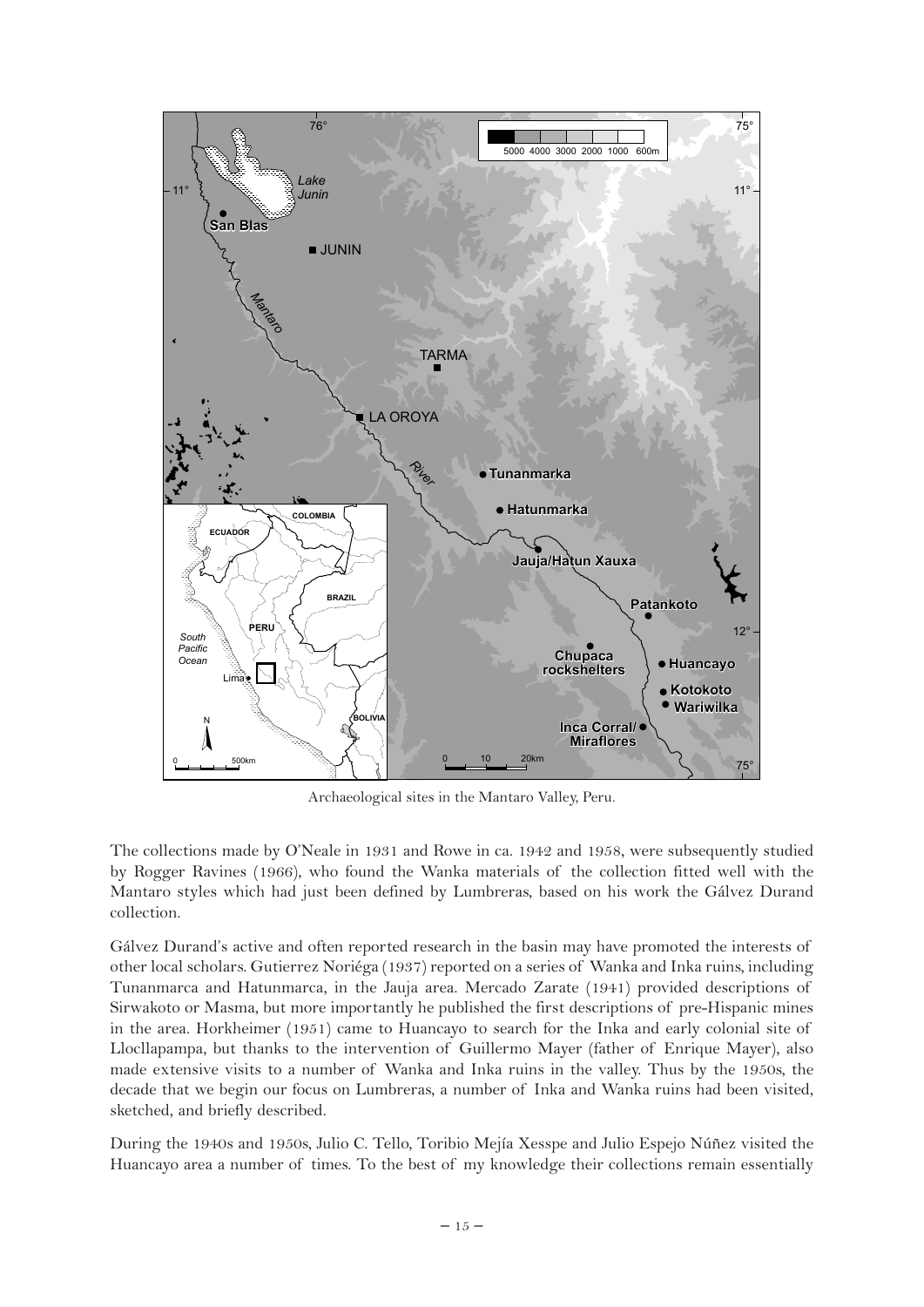unstudied and unpublished, except for a few articles about them in local newspapers in Huancayo at the time. My brief inspection of part of these materials in 1968 and 1969 in Lima indicated that these collections contained materials from sites that were now destroyed by urbanization and agricultural activities in the valley. We know little more about this important work than we did fifty years ago, when Bennett (1953: 16) observed that 'Mejía (1950), reporting on the survey work of Dr. Julio C. Tello, lists over 100 site names for the Mantaro Basin, of which the majority, 74, were in the Jauja Valley. No information about any of these is available....', or a decade later, when Lumbreras (1960b: 139) remarked that the 'zona que ha sido bien explorada por Espejo Núñez, pero que cuenta con pocas publicaciones de su parte', [the zone has been well explored by Espejo Núñez, but we can account for only a few publications on his part].

However sites from earlier time periods were virtually unknown. There were no materials described as being from the Middle Formative Chavin period within the valley. But just north of the basin, at the mine of San Blas, a local engineer L. W. Henry had made a collection of potsherds, which were described by Nomland (1939) and Kroeber (1944) as having links to the Chavin culture. With the report by Wells (1940: 353), who had collected in Tarma, Yauli, and Junin, that there were San Blas materials from Tarma, it was presumed that there should be artifacts from a San Blas-like Formative culture to be found in the Jauja-Huancayo basin.

Material from pre-ceramic or Archaic cultures were found only in some rock-shelters near Chupaca. Paul C. Ledig, who worked at the local Carnegie Magnetic Observatory, excavated two rock-shelters near the observatory in 1940 and 1941. Harry Tschopik Jr., who visited the area while doing ethnographic research, recorded and briefly described part of Ledig's collection (Tschopik 1946). Rosa Fung Pineda, one of Luis Lumbreras' cohort and colleagues, re-excavated part of Ledig's shelter. Her finds provided not only a better description of materials, but also the first indication that what had been presumed to be only material from preceramic or Archaic hunters, was in fact characterized, in the upper layers, to be in direct association with ceramic remains which subsequently were shown to be dated to the Regional Development or Early Intermediate Period (Fung 1959).

In hindsight, now we can see that several components of the time-space systematics for the basin were identified prior to 1957 and 1958, when Lumbreras set about the task of organizing the archaeology of the area. However, when Lumbreras arrived on the scene, little of this had been worked out, and while Inka materials were identified, all pre-Inka units were at that point combined into a roughly undifferentiated mass. Typical, for example, was the report published in 1957, the year Lumbreras arrived, which lumped ceramics from sites above Chupaca all into 'Wanka o Lucana' culture (Ordaya Espejo 1957: 40). Today the illustrations of these ceramics show them to be clearly recognizable as artifacts from Wari, Wanka and Inka occupations.

# **The Collection of Dr Federico A. Gálvez Durand**

Federico A. Gálvez Durand (1873–1944) was a teacher at G. U. E. or Colegio Nacional Santa Isabel in Huancayo, as well as a lawyer, sometime journalist, and stamp and relic collector. Later he served as the president of the local Patronato Arqueología, president of the Sociedad Geográfica de Junín, and was a member of the Sociedad Geografica de Lima and the Sociedad de Arqueología del Perú (Anon 1944). The first documented reference I have found of archaeological excavations by Gálvez Durand was in 1927, but I suspect he began much earlier. An article in a 1934 *El Comercio* newspaper described his private museum, and referred to his excavations and collections as covering 'many years' work. Durand's museum comprised the largest collection of Wanka ceramics as well as metal artifacts such as tupus, discs, breastplates and adornos (Anon 1934), and it was kept in his home until after his death. Archaeologists such as Julio Tello, Julio Espejo Nunez, and Hans Horkheimer spent time at the private museum in his house examining his collections. Thus when Kroeber mentions (1944: 97) that he spent a few days in Huancayo in 1926, and 'had the opportunity to sketch, in a Huancayo home' some archaeological pieces, it is likely that Kroeber's sketches were of pieces in Gálvez Durand's collection made in Gálvez Durand's museum at his house, which was well known in town.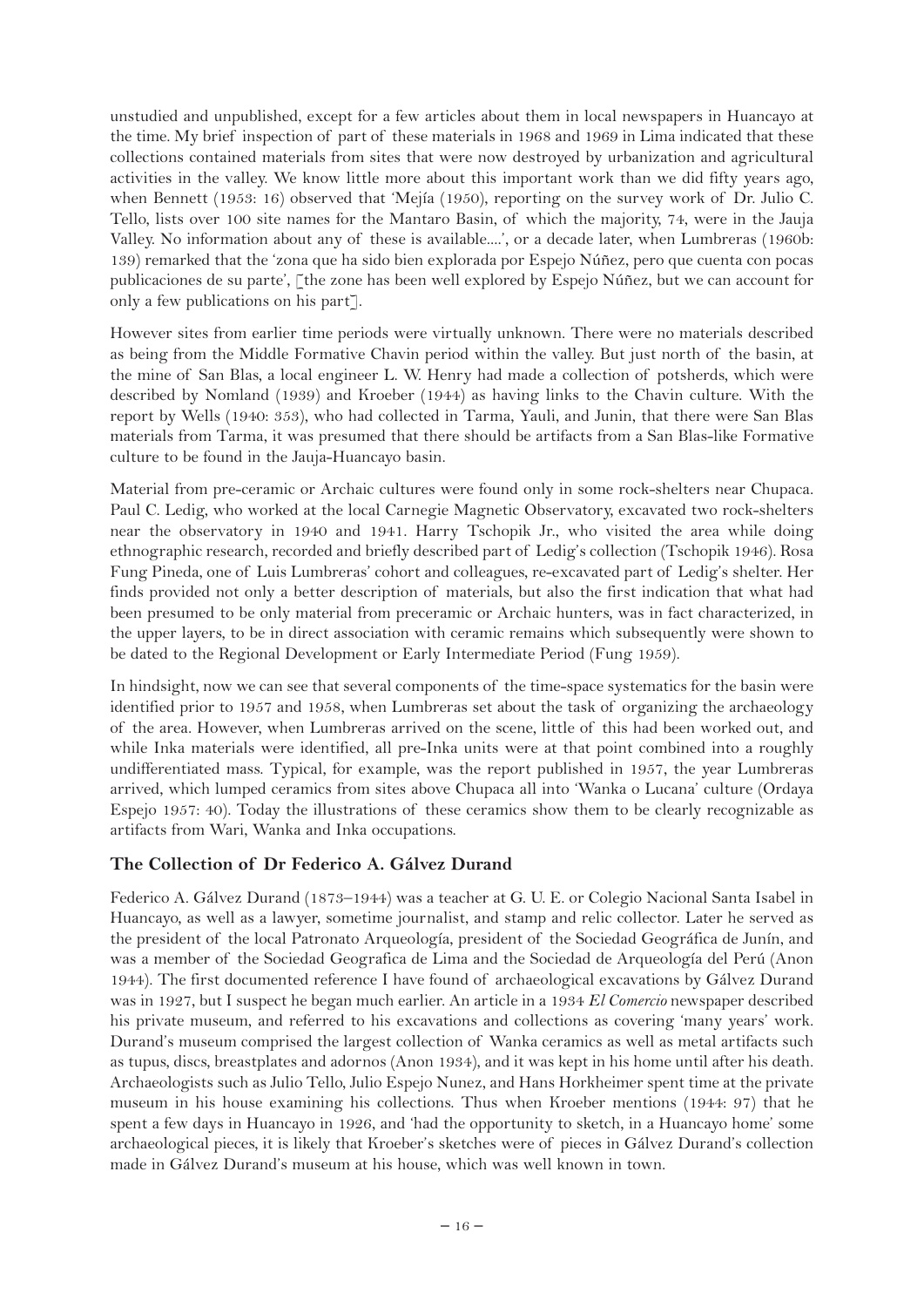Gálvez Durand's rediscovery of the temple of Wariwilka, on January 23 (Flores Espinoza 1959: 178; Tello Devotto 1959: 276) or January 25 (Suarez Osorio 1967: 4), 1931, moved his reputation from the regional to the national level, attracting (as we noted earlier) a visit by Julio C. Tello and his colleagues to verify the identity of this important shrine. Although I have not been able to locate any articles from either the Huancayo or Lima newspapers from that year, Gálvez Durand must have excavated Wari style ceramics during his first explorations. The 1934 article on his collections (Anon 1934) makes reference to materials from a local 'Cultura Megalítico Andino', an extension of the Tiahuanacoide culture. And Tello, in his 1939 synthesis of Peruvian prehistory, remarked on a number pots recovered from tombs contiguous to the Wariwilka Adoratorio, and held in the Colección Gálvez Durand of Huancayo, which identified the site as part of what Tello termed 'Wari o Wanka' culture, and dated it to A.D. 800–1331 in his scheme (Tello 1940: 683, and Lamina VII, facing p. 714). While Tello returned several times later to the Jauja-Huancayo basin, and recorded another seventyfour sites (Bennett 1953: 16), I have found no other information about Tello's assessment of specific sites except Wari Wilka and Hatun Xauxa.

Gálvez Durand regularly conducted excavations to acquire additional whole pots, figurines, metal tupus, and other objects, at sites around the basin. His major excavations seem to have been during the 1930s, a period during which he was assisted by his wife, among whose duties were to clean the metal objects and other whole artifacts recovered (Horkheimer 1951: 7). Whether Gálvez Durand kept notes, or kept all the information in his head, is not clear. Horkheimer reports (1951: 15–16) that when he revisited the Inka settlement called 'Inka Corral', excavated in 1938 by Gálvez Durand, adjacent to the Inka bridge that crossed the Mantaro from Miraflores to Chongos Bajo, all that he could find in 1950 were the five Inka houses, Inka bridge abutments, and the remains of the excavation units that Gálvez Durand had illustrated and discussed in his 1939 article in the *El Comercio* newspaper. While Horkheimer was disappointed not to find a lot of surface materials to collect, his report indicated that the newspaper articles about Gálvez Durand's work did contain a reasonable amount of excavation description. We do know that in the inventory of the Gálvez Durand collection made two years (1946) after his death, Julio Espejo Núñez reported that 98% of the collection lacked provenience data (Matos Mendieta 1959a: 188).

With the death of Gálvez Durand in 1944, the collection began to dissipate. By 1950 Horkheimer (1951: 7) reported that the collection was in poor shape, having suffered greatly from theft, and from damage in the 1947 earthquake. Because of these problems, in 1952, in honor of the 100th anniversary of the founding of G. U. E. Santa Isabel, Gálvez Durand's family donated to the school, in his memory, the remaining part of his collection consisting at that point of 1,654 items (Suarez Osorio 1967: 9). It was this portion of the original collection that Lumbreras later had access to in his analyses.

The 'Colección Gálvez Durand', or 'Museo Dr. Federico Gálvez Durand', formed the database for most of the assessments of archaeological culture in this part of the Mantaro Valley at this time. Unfortunately the collection has continued to experience losses (Mendez Cristobal 1968).

Archaeologists have studied the collection trying to define what impact the Wari may have had on the Andes. Tello (1940) was the first to expressly remark on the stylistic identity of pieces from the Gálvez Durand collection with the Wari site itself. Gálvez Durand had described the same pots as demonstrating the Tiahuanaco penetration from the Titicaca region (Anon 1934, Matos Mendieta 1959a: 203). Later Bennett studied the collection while preparing the analysis of his excavations at Wari, and noted several examples of 'Wari Polychrome' in the Gálvez Durand collection (Bennett 1953: 16).

Isabel Flores Espinoza, assisted by Luis Lumbreras, made a surface collection of sherds from Wari Wilka in 1957 and 1958, and purchased a number of pots from local farmers in the village surrounding the site, to add to the collections of the Instituto de Etnología y Arqueología at the Universidad Nacional Mayor de San Marcos. She used the Gálvez Durand collection as comparative material during the evaluation of her project. The relationship between John Rowe and Jorge Muelle was very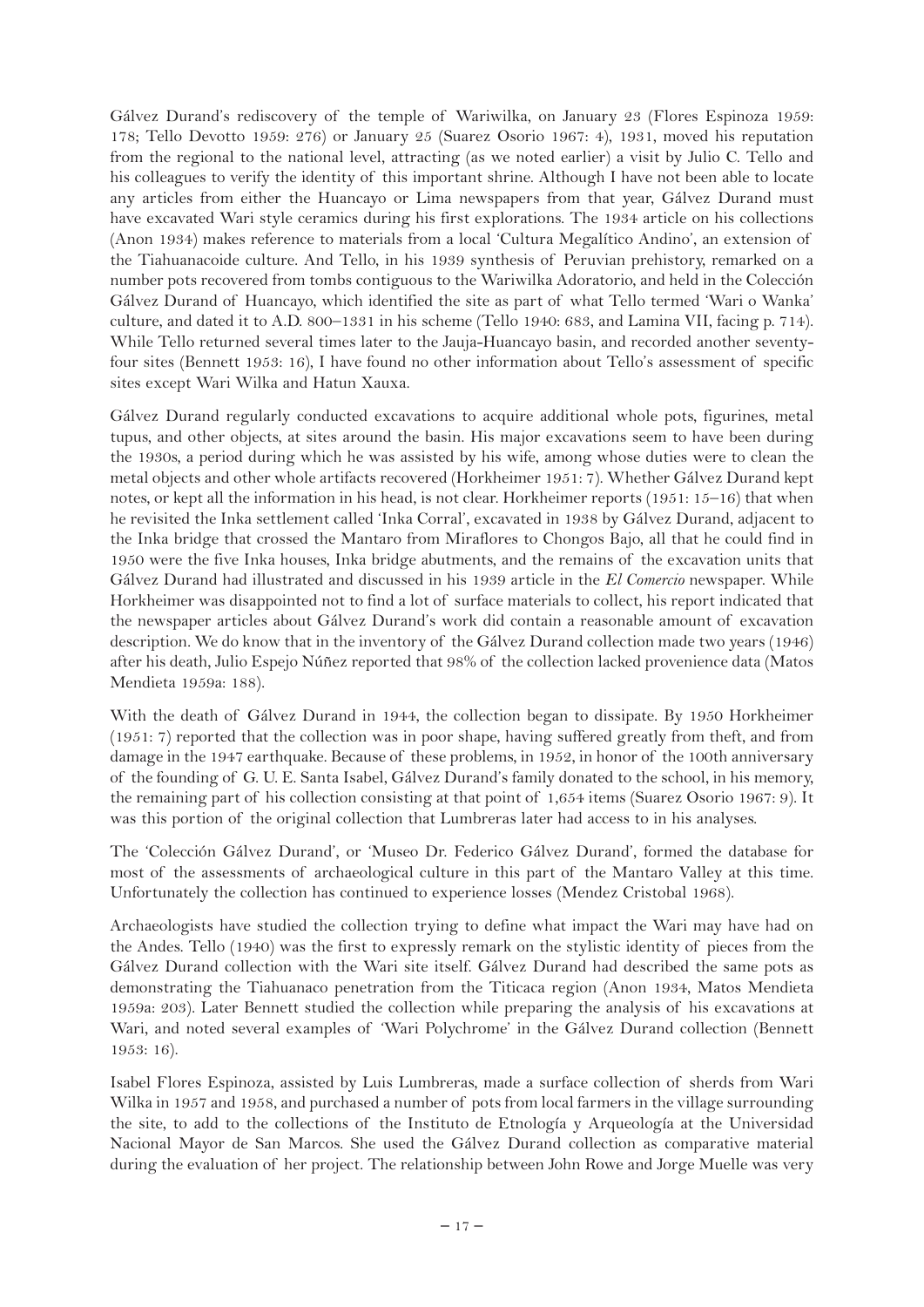good at this point, so Rowe, along with Dorothy Menzel, visited Huancayo while Lumbreras and Flores Espinoza were working, to take notes both on the Gálvez Durand collection that Lumbreras was then evaluating, as well as on the whole pots that Flores Espinoza had collected (Flores Espinoza 1959, Menzel 1964, Menzel, personal communication 1970).

Menzel (1964: 39) treats the eight vessels illustrated in Flores Espinoza's work (1959) and one additional one illustrated in Lumbreras' work (1959a) as being the product of a single grave lot from Wari Wilka. However, Flores Espinoza states (1959: 180–183) that 'we took the opportunity to acquire this past October a collection of huacos, encountered in various places ... The data given us by the informant (for one pot) was a little confused ... In one of the tombs ...'. These statements make it clear that the pieces were purchased from local farmers who had excavated them from a minimum of three different locations. As a PhD candidate at Harvard University, I hesitantly pointed this out to Menzel. Her reply (Menzel to Browman, February 5, 1970) was that: 'you are perfectly right about Isabel Flores' report, and I am very sorry I never noticed it and did not put that bit in my report. The trouble is, I based my discussion on my field notes, which I took in 1958 before Flores' publication appeared …'. Menzel went on to point out, that whether the pots belonged to a single grave lot or not, it did not change her evaluation of them as all being Middle Horizon 2B in time. This collection of pots was in some ways a microcosm of the Wari pots in the Gálvez Durand collection, where Menzel (1964: 39, 43, 46, 55; 1969: 85) noted a large number of Middle Horizon 2B pieces of Viñaque, and imported or imitation Pachacamac styles.

Because of the number of similar specimens, it is likely that most of the Wari specimens in the Gálvez Durand collection came from the Jauja-Huancayo basin. However some caution needs to be employed, because we know that later in life Gálvez Durand purchased some specimens from outside of the valley to round out his collection. We have specific references to the purchase of examples of prehistoric pottery from Nasca and Ayacucho (Browman 1970: 28, 209; Horkheimer 1951: 7; Julio Espejo Núñez, personal communication, 1970) as well as to the purchase of ethnographic specimens from Piura and Sullana (Horkheimer 1951: 7). And in the 1934 article describing his collection there were references to many items derived from coastal sites (Anon 1934). Gálvez Durand may have collected more widely, for example, Larco Hoyle (1963: 47, Lamina 72) illustrates a 'Chavin' piece from his collection. Because nothing similar had been found in the basin, I sent a photocopy of this to Berkeley for an assessment. Dorothy Menzel wrote back (personal communication, February 5, 1970) that 'John Rowe, Larry Dawson and I all agree that the incised blackware stirrup spout vessel illustrated in Larco Hoyle's *Épocas Peruanas* of 1963, Fig. 72, is Early Horizon'.

# **Museo Gálvez Durand as a Springboard**

The years from 1956 to 1959 seem to have been heady ones for archaeology students at the Universidad Nacional de Mayor de San Marcos. During this period Dr. Luis E. Valcárcel, Director of the Instituto de Etnología y Arqueología, was collaborating with Dr. Jorge C. Muelle, Professor of Peruvian Archaeology at this institute, training a cadre of students who became the major Peruvian archaeologists of the next quarter century, as well as sending at least two 'expeditions' to the central sierra. Among the students and researchers involved with these expeditions were Hernán Amat, Duccio Bonavia Berber, Augusto Cardich Loarte, Félix Caycho Quispe, Isabel Flores Espinoza, Carlos Guzmán Ladrón de Guevara, Luis Guillermo Lumbreras, Ramiro Matos Mendieta, Max Neira Avedaño, and Luisa Ruiz – for the most part the 'Who's Who' of late twentieth century Andean archaeology.

The 'First Expedition to the Sierra Central' was in 1957, the second in 1958. Eugene Hammel, Edward Lanning, Dorothy Menzel, and John Rowe, from the University of California Berkeley, also collaborated with this fieldwork (information from Lumbreras 1959a, 1959b, 1960b, 1974, Flores Espinoza 1960, and Menzel, personal communication, 1970).

Lumbreras initially surveyed the Museo Gálvez Durand under the auspices of the first expedition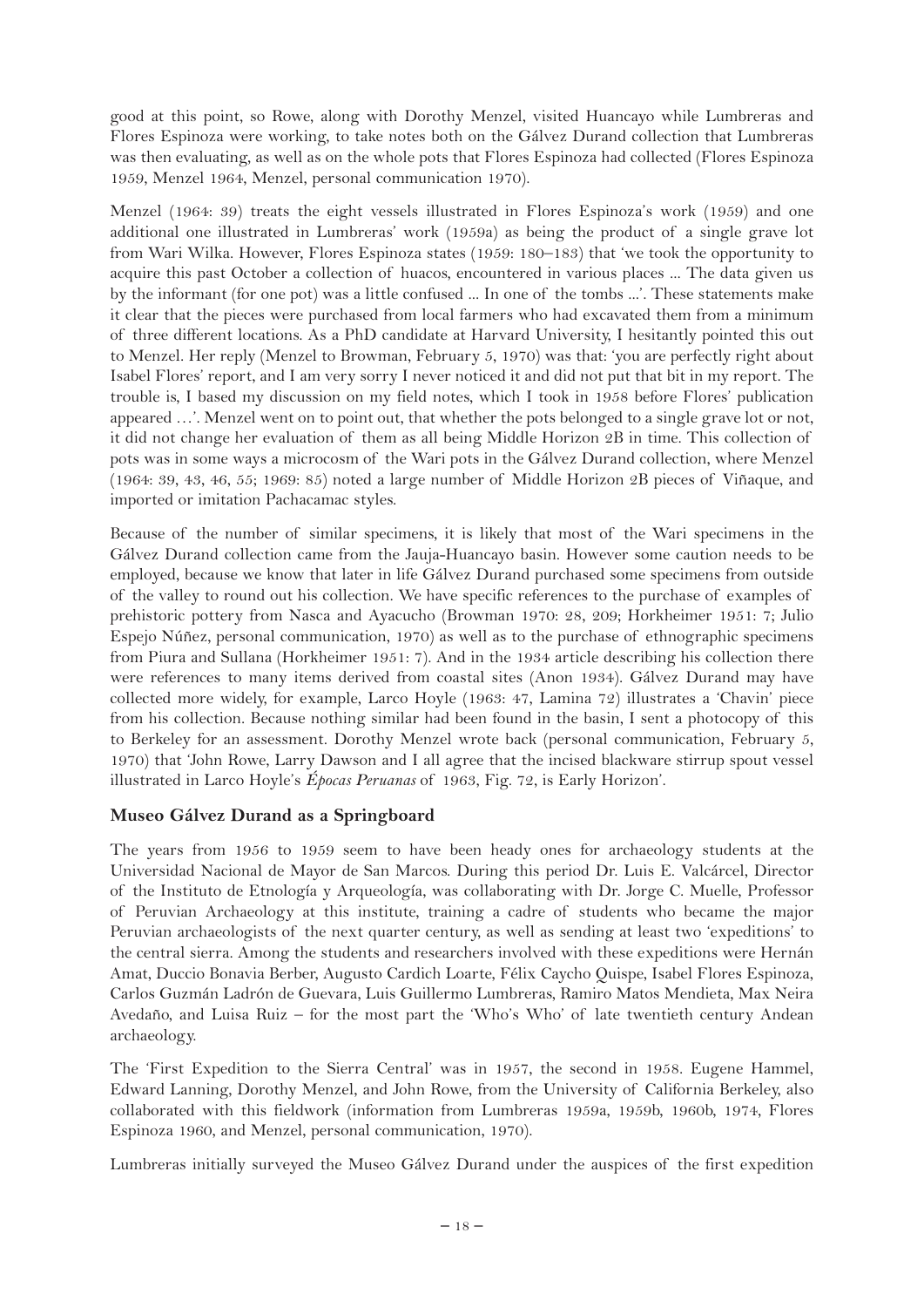in 1957 with additional research on the collection continuing during the second expedition in 1958, during which time he began developing the basis of his ideas for Huarpa I and Huarpa II, as well as developing ideas about the Mantaro Base Clara and Mantaro Base Roja wares he associated with the Wanka. He collaborated with Flores Espinoza on a paper on Wari-contemporary tripod pots found in the Museo Gálvez Durand collection and elsewhere in the sierra. In addition he participated in fieldwork with Isabel Flores Espinoza at Wari Wilka and Wichqana, with Duccio Bonavia at Aya Orjo and Rancha, and undertook his own field observations at Wari (Lumbreras 1957, 1959a, 1959b, 1960b, Flores Espinoza 1960). We can discern the origins of several later important themes in Lumbreras' work first occurring in his Huancayo basin studies. These themes include time-space systematics, the influence of geography, the need to define broad over-arching patterns, and the need to ascertain the archaeological phases reflected by changes of production and social organization. However, at this time there was not much discernable interest in his later interest in making archaeology relevant to current societal problems.

The thrust of the first series of publications that Lumbreras wrote, from the perspective of his work with the Gálvez Durand collection, was about time-space systematics. He was very aware of persistent problems of assigning Andean cultures into some kind of evolutionary order. He noted, for example that 'Toda la cronología que podamos tener para la Sierra Central es relativa ... obtenida a base de establecimientos de superposición de grupos arqueológicos' [all the chronology that we have for the Central Sierra is relative … obtained on the basis of the establishment of superposition of each archaeological assemblage] (Lumbreras 1959b: 63). Initially the ordering principal that Lumbreras employed was an earlier one devised by Tello (1940), based on the idea that cultures went through three periods – initial or archaic, developed or typical, and decadent (Lumbreras 1959a: 194, 1960a: 226). Lumbreras employed this idea of cultural evolution to attempt to work out the relative positions of various Huarpa, Wari, and Wanka/Mantaro ceramic units. Thus, for example, the Wanka and Chanka periods he saw initially as periods of decadence in ceramic technology, with loss of technical value and artistry (Lumbreras 1959b: 102).

Lumbreras was also looking for broader organizing principles, and experimented with employing the 'Rowe-Lanning'2 system of IP/EH/EIP/MH/LIP/LH in his ordering of the ceramics from the Gálvez Durand collection. Although this is not clear from his first publication (1957), the notes (Mendez Cristobal 1968) and labels (Suarez Osorio 1967) that he left on the artifacts in the collection preserve his use of these terms. This scheme, which dominated the work of North American Peruvianists, was talked about by the participants of the First Central Sierra Expedition, with the result that Jorge Muelle, Eugene Hammel, and Edward Lanning presented a formal version of it to the institute students in January of 1958 (Flores Espinoza 1959: 184). Lumbreras made some brief allusions to this system in 1959 publications (Lumbreras 1959b, 1959c), but his first full discussion of organization of Peruvian cultures employing this scheme was in 1960 (Lumbreras 1960b).

Lumbreras spent a considerable amount of research time in the central sierra during these years, partly because he believed that 'La Sierra Central sugiere ser un área excepcionalmente importante para la explicación de una serie de fenómenos en el desarrollo de nuestra cultural antigua', [the Central Sierra seems to be an exceptionally important area for the explication of a series of phenomena in

<sup>2</sup> John Rowe and his students developed the scheme called 'Rowe-Lanning', based on materials from the Ica Valley. I named it 'Rowe-Lanning' because while it was published by Rowe first, in 1962, this book was not widely available in South America. Thus many students of Peruvian archaeology first became aware of the scheme through Lanning's 1967 book. While working in the Mantaro in 1968, I was asked by students of the Universidad Nacional del Centro what I thought of Lanning's new scheme. In addition, I added Lanning's name onto the scheme because he was one of three individuals who first, formally, presented it to the students of the Instituto de Etnología y Arqueología of the Universidad Nacional Mayor de San Marcos in January 1958. N. B. IP/EH/EIP/MH/LIP/LH = Initial Period, Early Horizon, Early Intermediate Period, Middle Horizon, Late Intermediate Period, and Late Horizon.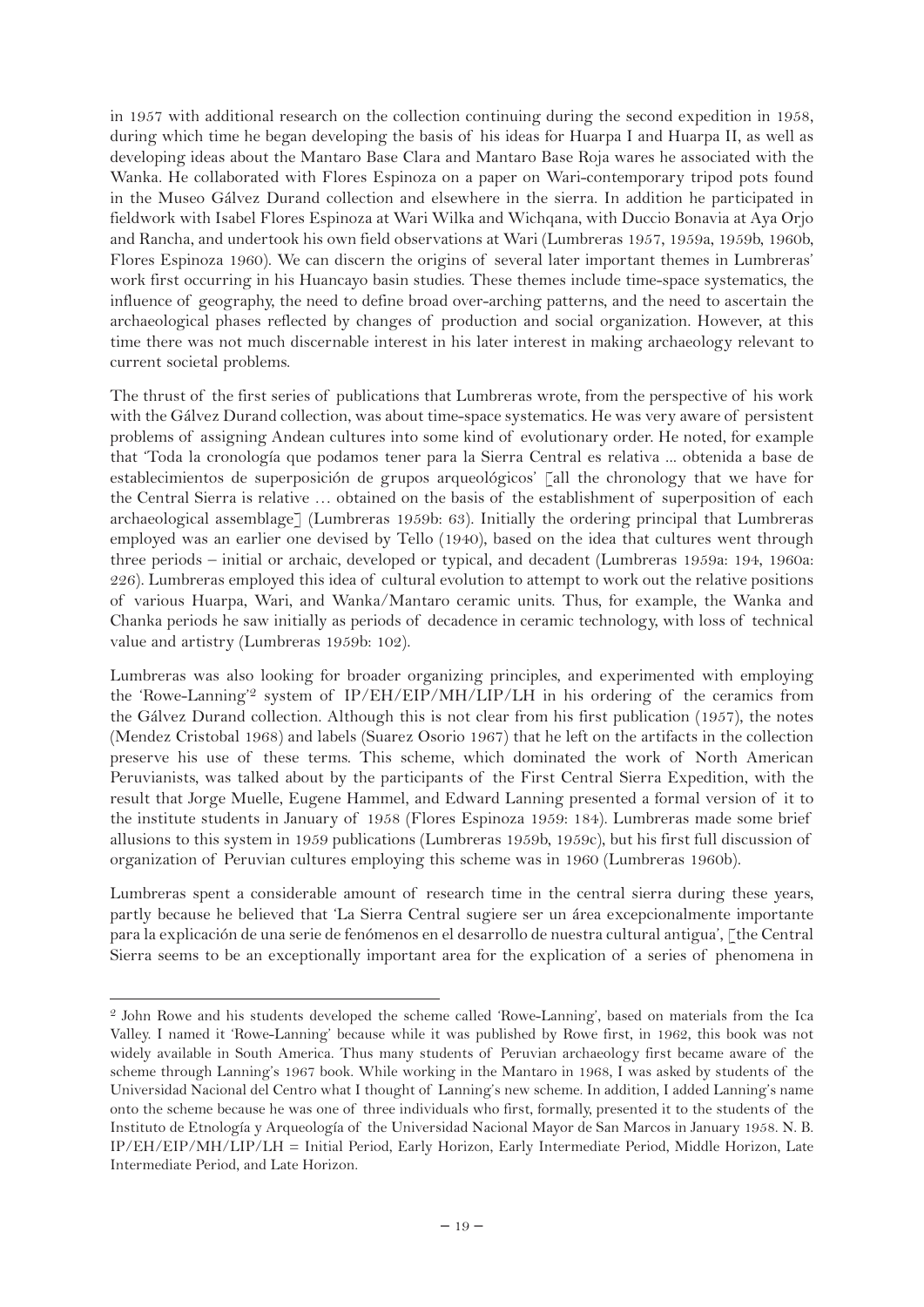the development of our ancient culture] (Lumbreras 1959b: 96). Lumbreras was one of the first researchers to realize that Bennett's earlier assessment of Huarpa culture as being only 'post-Wari' was incorrect, due to reversed stratigraphy (Lumbreras 1959c: 229, 1969b: 220). Consequently, Lumbreras sought to find broader patterns in the archaeological material. He had already recognized the occurrence of 'Ayacucho' or 'Wari' style wares in the Gálvez Durand collection, not only in typical polychrome anthropomorphic and zoomorphic iconography, but also in items such as Wari Black Decorated (Lumbreras 1960a: 199). Using the Wari-related tripod vessels from the Gálvez Durand collection, he worked with Isabel Flores Espinoza<sup>3</sup> in a paper that explored the wider ramifications of this particular Wari ceramic type (Lumbreras 1959b: 65, 1960a: 194). His re-analysis of the Wari material suggested the existence of a pre-Wari 'Huarpa I' and a post-Wari 'Huarpa II', an archaizing style, and he recognized that what he originally called 'Mantaro Negro sobre Blanco', later Mantaro Base Clara, was essentially identical to what he called Huarpa II in the Rio Pampas, and what Matos Mendieta (1959b) was beginning to call 'Coras' in Huancavelica. Because the Gálvez Durand collection had substantial amounts of ceramics that resembled Huarpa II, but nothing that looked like Huarpa I, he concluded (using Tello's evolutionary schema) that the Mantaro wares and the Rio Pampas wares were part of a broad pattern of derived, or what he then termed 'decadent', post-Wari ceramic wares, one which based on these ceramics linkages should also be closely linked on other cultural levels as well (Lumbreras 1959a, 1959b, 1959c, 1960a, 1960b).

One of the concerns that grew out of Lumbreras' work with the Gálvez Durand collection was the proliferation of culture names, each one derived from a regional site, which he thought masked overarching links and regional developments. As he began to try to define broader patterns, he argued that the large numbers of names hid more important evolutionary events. This was most explicitly stated after he had worked with his former co-student, and later his wife, Isabel Flores Espinoza, to elucidate the time-space systematics for the Tacna area (Flores Espinoza 1969). The difficulties encountered caused him to write a celebrated letter to his colleagues in northern Chile, suggesting that there were too many names for ceramic types, and that moreover, the particularism and the splitting of each ceramic industry into a series of minor types was masking broader events such as migration and the impact of the biogeography of the cultures, with thus 'una "lógica cronológica" que puede ser destruida por otra "corológica" con igual valor y quizá con mas razón' [a 'logical chronology' which ought to be extirpated by the other 'biogeography' with equal value and with perhaps greater rationality] (Lumbreras 1972: 27).

The forerunner of Lumbreras' 'lumping' strategy to see broader patterns began in part with his background of studying the Gálvez Durand collection, and with his suggested merger of Mantaro/ Coras/Arqalla into the proposed basis of Tello's 'Confederación Chanka'. The latter idea was first used in his 1959 and 1960 works, and explicitly noted as a 'more or less homogeneous culture' from the Rio Pampas up the Rio Mantaro to Xauxa, in his works of 1969 and 1975. Lumbreras credited this approach to the ideas of Andean cultural 'co-traditions', as elicited from Bennett (1948) and Willey (1948). Based on the solid empirical evidence from his work on the Wanka and Chanka federations, Lumbreras took the idea of 'horizon styles' and 'cultural co-traditions' to identify other broad evolutionary trajectories in the central Andes.

At the temporally early end of the ceramic sequence, Lumbreras began to isolate three centers of Chavin period development. He was one of the first to recognize that there was not a single monolithic 'Chavin' culture, but in a similar way that was then being suggested for formative Mesoamerica and the Olmec, there were several coeval centers of development, not just a single 'mother' culture. Based on

<sup>3</sup> Lumbreras worked closely with Flores Espinoza on the analysis of materials for at least three of her early papers. Some of the examples from the work of Lumbreras on Gálvez Durand collection were utilized in a paper on Wari tripod bowls by Flores Espinoza, and Lumbreras also worked closely with her on the Wichqana excavations at Wari (Lumbreras 1959a: 131; 1959b: 65, 75). He assisted her with the analysis of materials from Tacna, work which was also part of the basis for his noted letter on Arica phases (Lumbreras 1960b: 147, 1972a).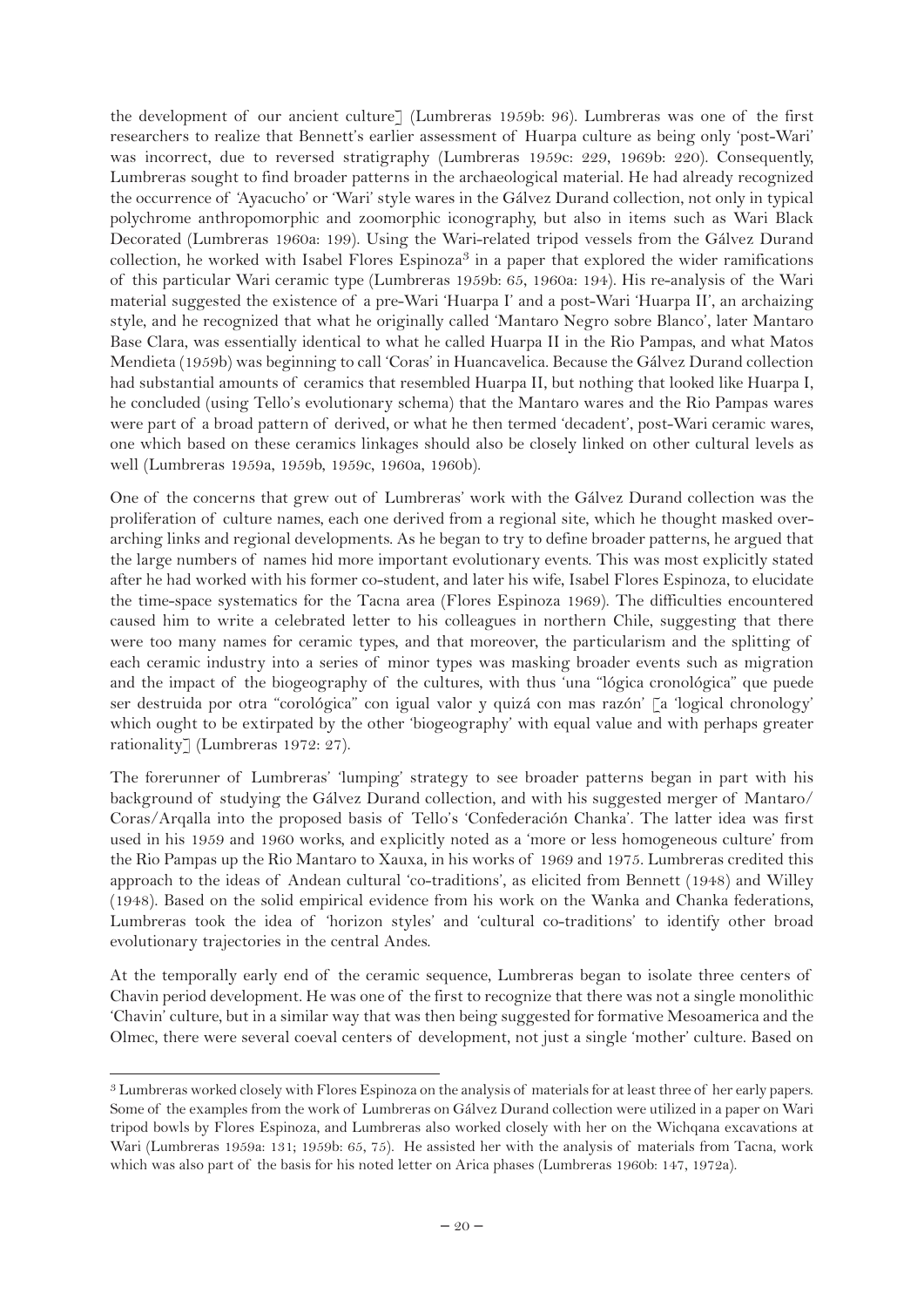his work on the collections, as well as in the field with Isabel Flores Espinoza and others in Ayacucho, and the reports from his fellow students from the Instituto de Etnología y Arqueología, Lumbreras initially proposed three possible centers: one around Chavín de Huantar, a second perhaps at Paracas, and a third somewhere in the southern highlands, his Chanapata D/Qaluyu center (Lumbreras 1959a, 1959d). He borrowed Willey's White-on-Red horizon, trying but later rejecting the idea of linking it to White-on-Red styles in the southern highland, such as Paqllamoqo and Chiripa (1969, 1975). The Wari 'invasion' into other areas, he argued, gave rise to the later 'regional states', with their Warirelated features (Lumbreras 1960a: 231).

Lumbreras' broader synthesizing perspective allowed him to identify new patterns, which had earlier been overlooked, again the result, he argued, of over-particularization in defining ceramic style names. In the southern highlands, where traditionally only two broad ceramic horizon styles had been identified, that of Tiahuanacoide cultures and the later Inka cultures, Lumbreras defined two other broader patterns inter-digitating between Tiwanaku and Inka. The first of these was the 'Horizonte Tricolor del Sur', a post-Tiwanaku collapse assemblage, including Alfarcito, Allita Amaya, Chiribaya, Churajon, Maytas, Mollo, and other assemblages, running from about 12° S latitude down to the Quebrada de Humahuaca, and presumed to date sometime after A.D. 800 (the accepted end date of the Wari empire at that point). The second and later horizon style, the 'Horizonte Negro sobre Rojo', including immediately pre-Inka clusters such as Chilpe, Chullpa, Collao, Saxamar, and other altiplano assemblages, was presumed to have first appeared about A.D. 1200–1300 (Flores Espinoza 1969: 295–296; Lumbreras 1960a: 236, 1960b: 140–147).

One aspect of the cluster of 'horizons' or 'co-traditions' that Lumbreras began to ascertain seemed to be determined by geographic factors. Thus he emphasized that both 'autoctonism' and 'aloctonism' (Lumbreras 1981: 33), or internal and external factors, were critical to the patterning discerned in the Andes. Early on he observed discrete cultural shifts between northern, central and southern Wari materials in the Gálvez Durand collection (Lumbreras 1959b), and he employed this organizing factor, 'one of biogeography' as he called it in his 1972 letter, to make other links as well. The 12° S latitude boundary was the result of these observations, and he later pushed this further during an Andeanwide workshop, sponsored in part by UNESCO (Lumbreras 1979, 1981), in which he attempted to divide the entire Andean chain into five macro-biogeographical areas, each one with similar ambient conditions internally which had an impact on the resulting sociopolitical organizations that developed.

In working with the problems of chronology, Lumbreras quickly lost interest in the 'Lanning-Rowe' periodization scheme. He was interested in the evolution of Andean cultures, and he noted that Rowe's scheme was anti-evolutionary (Lumbreras 1969a: 149). Significant changes in culture had to be more than just ones of style or time, but needed to involve social and production changes (1967: 256, 1969b: 18, 1975: 50). At the time that he was attending the Instituto de Etnología y Arqueología in Lima in 1957, 1958, and 1959, and here Emilio Choy had an important influence on Lumbreras. Emilio Choy owned a Lima restaurant, where many of the students met after class, to discuss archaeological problems (McGuire 1992: 65). In August of 1959, the students (through Centro de Estudiantes de Antropología) and professors of the Instituto de Etnologia y Arqueologia initiated a 'Semana de Arqueologia Peruana', held in November of that year, at which most active Peruvian nationals gave presentations. Among the papers was one by Choy (1960), detailing the type of Marxist archaeological interpretations that Vere Gordon Childe (1936, 1942) had devised, as modified from Lewis Henry Morgan's work, comprising three stages of Savagery followed by three stages of Barbarism, culminating in Civilization. This approach emphasized the importance of changes in related social institutions at each stage. One could presume that Choy's paper may have been the highlight of the meeting, as in the summary remarks discussing the significant events of the week, Jorge Muelle (1960: 397) remarked on 'la erudición de Choy', and suggested that the participants heed his clarion call to restructure archaeology. Lumbreras refers to Choy 'como uno de nuestros maestros más queridos', [one of our most cherished teachers] and says that: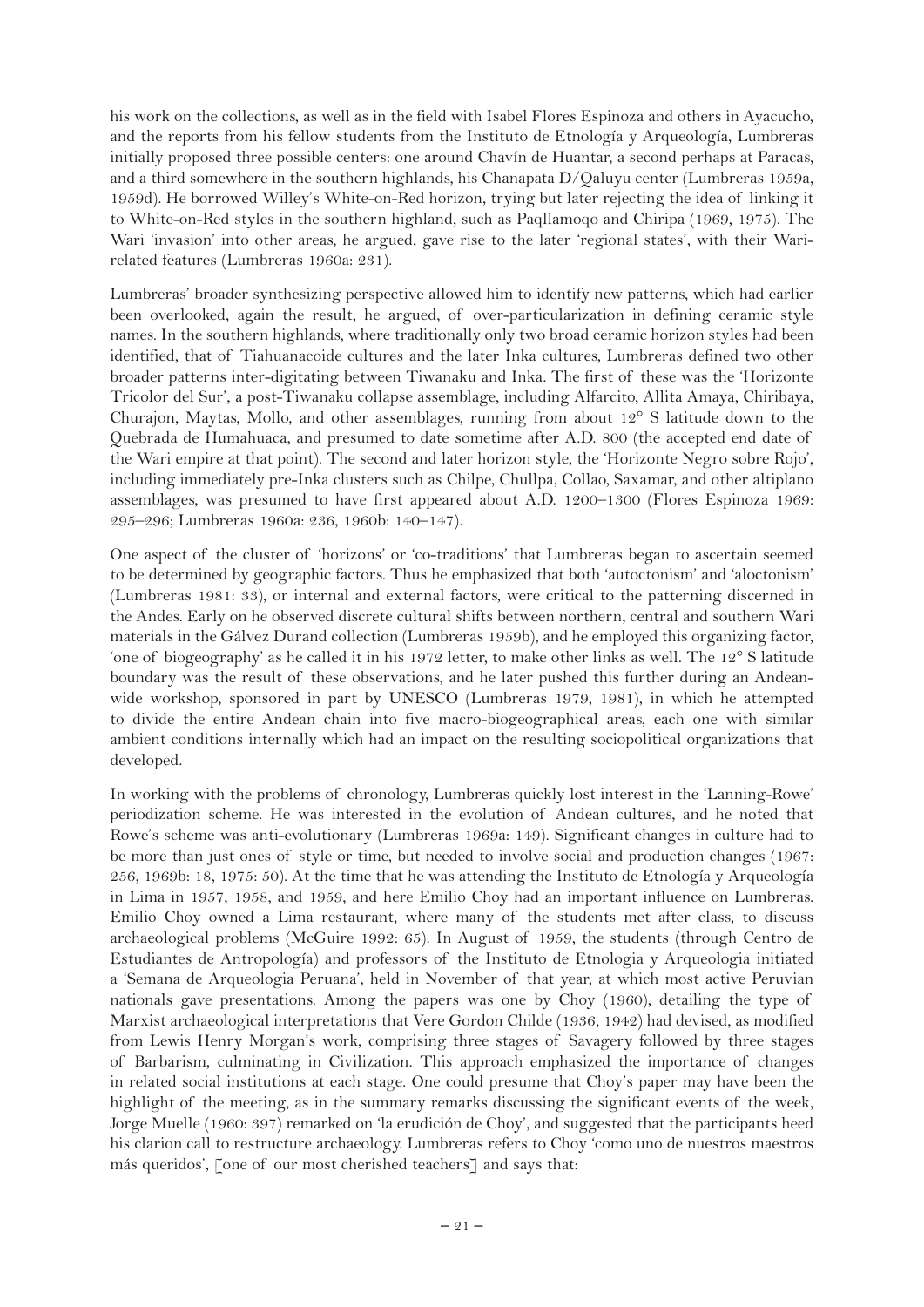'Emilio Choy ha iniciado en el Perú lo que estamos llamando "Arqueología Social" y quizá pudo hacerlo porque no es un arqueólogo professión los que le permite una gran libertad; con su trabajo precursor sobre "La Revolución Neolítica en los oríígenes de la Civilización Andina", Choy inicio un nuevo acápite en la investigación, que ahora invade América Latina y que tiene sus origines en el método desarrollado por Gordon Childe', [Emilio Choy initiated in Peru what we call 'Social Archaeology', and he was perhaps able to do this because he was not a professional archaeologist, which permitted him greater intellectual liberty; with his precursor work over 'The Neolithic Revolution in the Origins of Andean Civilization', Choy began a new research agenda in investigation, that which today has spread throughout Latin America and which had its origins in the method developed by V. Gordon Childe] (Lumbreras 1974: 152).

Lumbreras found this approach much more congenial than the 'Lanning-Rowe' periodizations. In the next publication on the implications of the Gálvez Durand materials he wrote (1960a: 224) about the 'Neolithic Revolution' that had transformed the Andean area at about 1000 B.C.E., and suggested that new productive means, the 'revolución del maiz' resulted in the new politico-religious cult called Chavin. In his subsequent work, Lumbreras frequently paid homage to Choy and to Childe. Society was defined by work to satisfy needs, and by its productive forms; thus phase shifts should not be based on stylistic or chronological criteria alone but on productive features (1969b: 18). The 'Neolithic Revolution' was seen partly as being characterized by the appearance of a workforce employed to modify institutions of reciprocity, as new notions of property required new forms of social relations (1990a: 111). He spoke of the Moche as being the first examples of the Marxist stage of slavery (1968: 43, 1969a: 139). Childe's urban revolution with its new class organizations (1968: 142) could be interpreted as the Wari becoming the first despotic, expansive militaristic state with industrial production (1969a: 139). He further questioned the validity of the 'communista' image of the Inka that the French social Marxists loved to champion, arguing that these were nothing more than the surviving remnants of a variety of communal or primitive community elements from the stage of Barbarism (1968: 149).

In his classic 1974 book *La Arqueología Como Ciencia Social* and in later papers, Lumbreras set out his arguments for what portions of the classic Marxist evolutionary model could be imported into the Peruvian situation, and which ones were inappropriate. Thus, for example, while he accepted certain aspects of modes of production along with their associated forces of production and social relations of productions, as useful to define periodization, he rejected the idea of an 'Asiatic Mode of Production' being appropriate for the Andes (1974, 1981). For Lumbreras (1974: 27), the objective of archaeology was 'de tomar conocimiento de las Formaciones Sociales "prehistóricas", para enriquecer nuestra imagen del proceso social y conocer sus leyes', [to secure knowledge of the prehistoric Social Formations in order to enrich our image of social process and to comprehend their laws].

It is on the basis of this work that Lumbreras became known as one of the founders of the 'Latin American Social Archaeology School'. In 1975, a group of Latin Americanists met in Teotihuacan, Mexico, and explored many of the ideas Lumbreras championed, and decided to develop a nonimperialist or non-bourgeois procedure for studying Latin American archaeology. The members of this group known as the 'Reunion de Teotihuacan' kept in contact through additional meetings. In 1983, several of the group met in Mexico again. The 'hard-core' of the group, known as the Grupo Oaxtepec, comprised Felipe Bate, Manuel Gándara, Luis Guillermo Lumbreras, Julio Montane, Mario Sanoja, Iraida Vargas, and Marcio Veloz Maggiolo. They adopted an agenda which eschewed dogmatic Marxism, strongly rejected French structural Marxism, and modified their approach to the study of modes of production through the inclusion of cultural influences, and also advocated the use of the social practice of archaeology as a tool with which to fight for indigenous and oppressed peoples' rights (Politis 1995: 220; McGuire 1992: 67).

Lumbreras argued that in Peru, national political agendas always influenced the practice of archaeology, so that archaeology should become a part of such agendas (1981: 35). He argued that indigenous people had spent more than three thousand years discovering the optimum methods of exploitation of the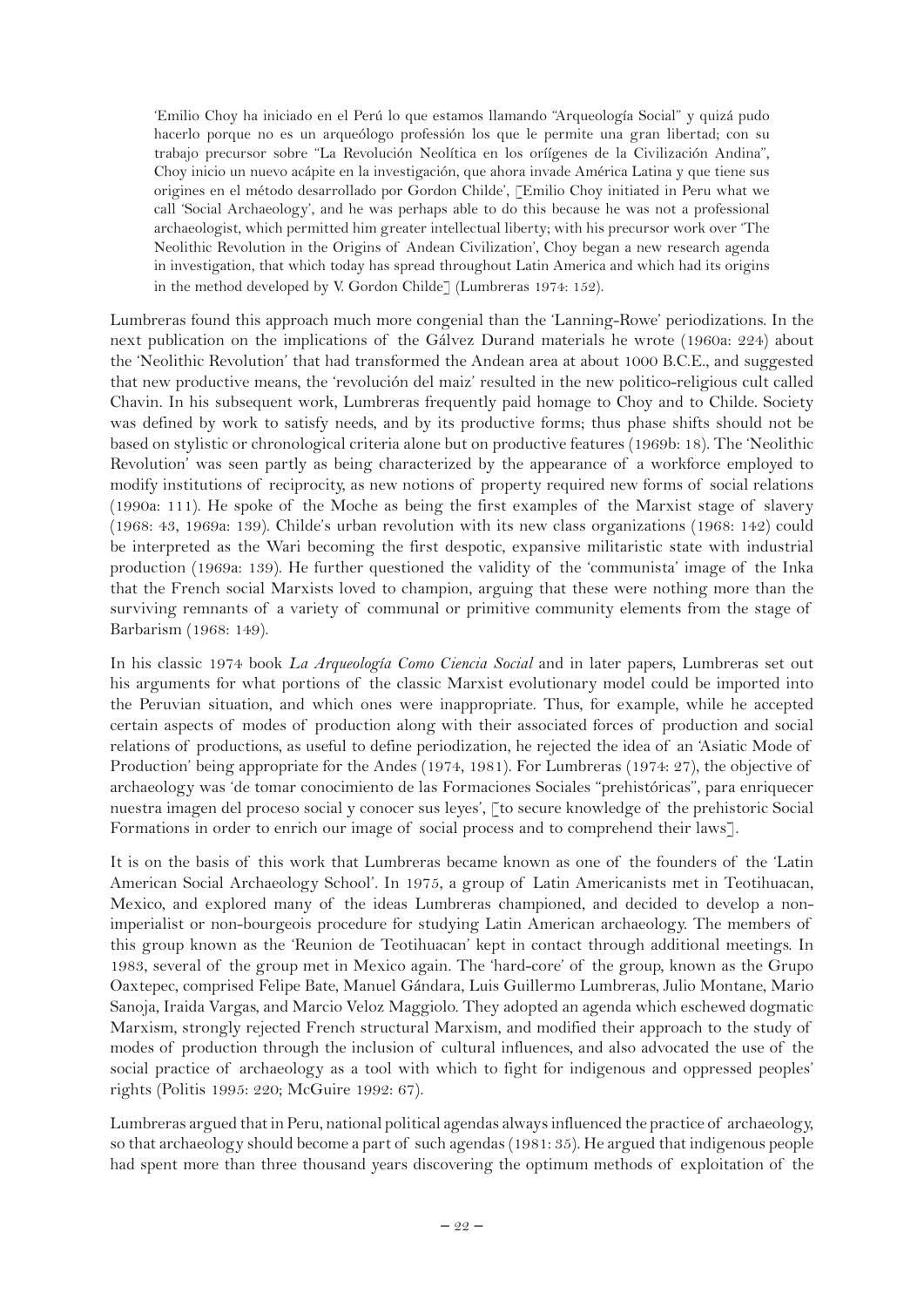Andean environment, while the present Euro-American capitalist methods resulted in the destruction of the environment, desertification, and other ecological disasters. 'Estamos llegando al final del tercer milenio sin patrimonio cultural propio y con un patrimonio natural con el qué no sabemos que hacer, porque el recetario colonial es insuficiente o no sirve', [we have arrived at the end of the third millennium without our own cultural patrimony and with a native patrimony that we did not know we had, because the colonial prescription is insufficient or unworkable] Lumbreras argued (1990b: 27). Archaeology was thus one vehicle by which Peru could reclaim its appropriate patrimony.

## **Conclusion**

The work of Luis Lumbreras is poorly recognized by many North American students, largely because since 1958 the 'Rowe-Lanning' stylistic periodization schema has become the dominant paradigm for North American Peruvianists. Lumbreras started out on a parallel track to many of North American students in the 1950s. Based on the conclusions of his studies of the Gálvez Durand collection from the Jauja-Huancayo Mantaro basin, it is possible to follow the course of some of his attempts to use this database to answer broader evolutionary and developmental questions. These were many of the same questions that his fellow students of Peruvian prehistory were asking. The replication of certain patterns of evidence first observed in the Gálvez Durand collection and then in other materials from the Junin sector of the Mantaro valley, seen in the late 1950s, seems to have led him to develop questions about wider and more general perspectives of archaeology, and provided another important part of the evolution of Lumbreras' most significant contributions to Peruvian prehistory. The view from Junín provides another magnifiying glass through which to appreciate the wealth of his ideas.

#### **Acknowledgment**

Richard E. Daggett graciously supplied copies of articles relating to the work of Dr. Federico A. Gálvez Durand from the Lima newspaper *El Comercio* for April 8, 1934, November 25, 1934, May 14, 1939, and August 8, 1940, which were much appreciated.

#### **References**

Angrand, Leonce. 1972. *Imagen del Perú en el Siglo XIX*. Lima: Editorial Carlós Milla Batres.

- Anonymous. 1934. Existe en Huancayo una colección de objetos de la civilización 'Wuancu'. *El Comercio*, April 8, p. 21.
- 1944. Huancayo. *El Comercio*, May 10, p. 13.
- Bennett, Wendell C. 1948. The Peruvian co-tradition. In W. C. Bennett (ed.) *A Reappraisal of Peruvian Archaeology*. Memoirs of the Society for American Archaeology 4: 1–7.
- 1953. *Excavations at Wari, Ayacucho, Peru*. New Haven: Yale University Publications in Anthropology, No. 49.
- Berthon, P. A. 1911. *Etude sur le precolombien du Bas-Perou*. Paris: Nouvelles Archives des Missions Scientifiques et Litteraires, Fasc. 4: 53–126.
- Browman, D. L. 1970. 'Early Peruvian Peasants: The Culture History of a Central Highlands Valley'. Department of Anthropology, Harvard University: Unpublished PhD dissertation.
- Childe, V. Gordon. 1936. *Man Makes Himself*. London: Watts and Co.
- 1942. *What Happened in History*. Harmondsworth, England: Penguin Books.
- Choy, Emilio. 1960. La revolución neolítica en los origenes de la civilización Americana. In R. Matos Mendieta (ed.) *Antiguo Perú, Espacio y Tiempo*, pp. 149–198. Lima: Editorial Juan Mejía Baca.
- de Cieza de León, Pedro. 1932 [1553]. *La Crónica del Perú*. Madrid: Espasa-Calpe.
- Durand, F. A. Gálvez. 1934. Distintas formas de enterramiento entre los Wankas. *El Comercio*, November 25, p. 15.
- 1939. Templo de Huáscar en Inka-Corral. *El Comercio Suplemento*, May 14, p. 5.
- Flores Espinoza, Isabel. 1959. El sitio arqueológico de Wari Willca, Huancayo. *Actas y Trabajos del II Congreso*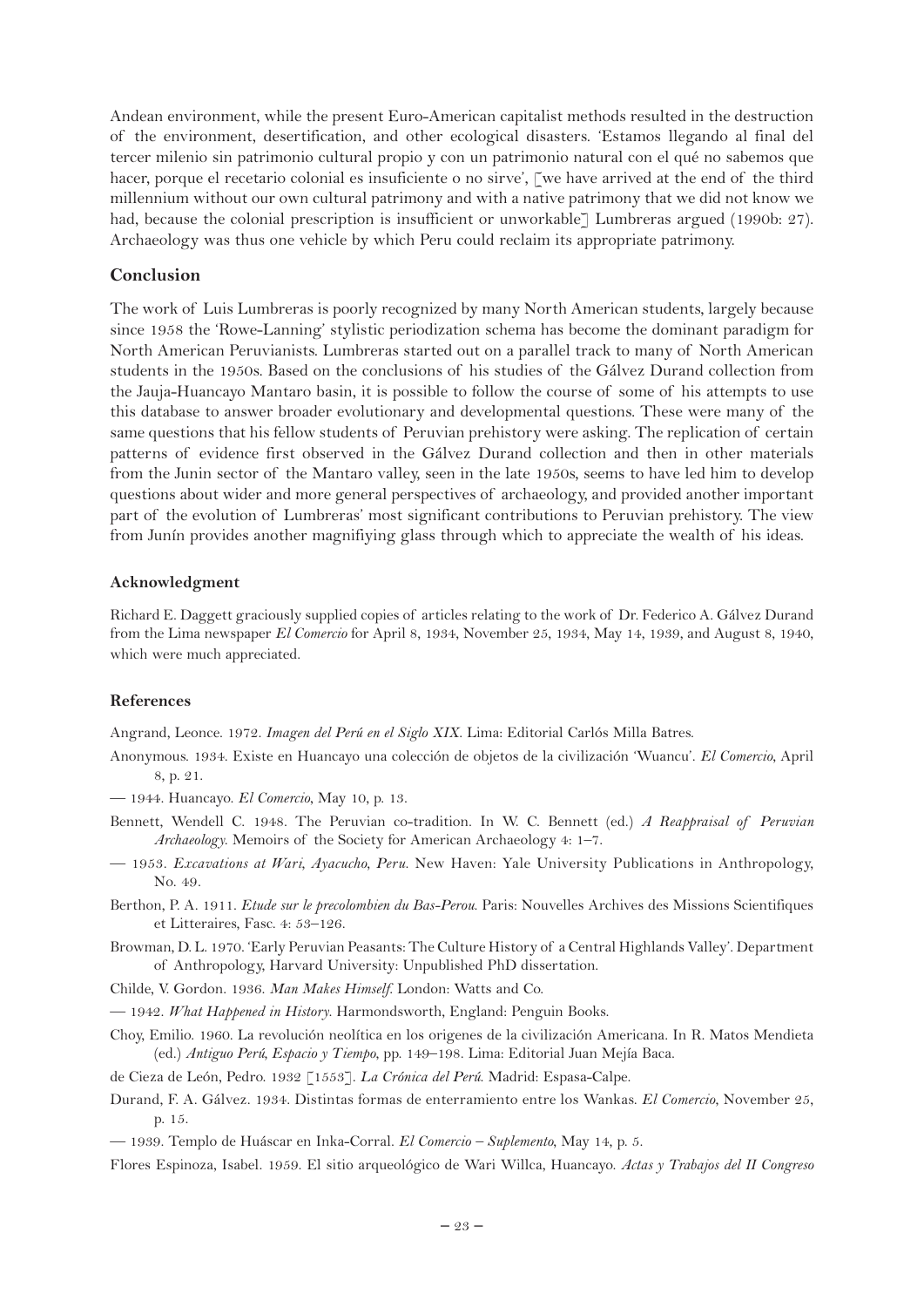*Nacional de Historia del Perú (Época Pre-Hispánica)* 1: 177–186. Lima.

- 1960. Wichqana, sitio temprano en Ayacucho. In R. Matos Mendieta (ed.) *Antiguo Perú, Espacio y Tiempo*, pp. 335–344. Lima: Editorial Juan Mejía Baca.
- 1969. Informe preliminar sobre las investigaciones arqueológicas de Tacna. In *Mesa Redonda de Ciencias Prehistórica y Antropológicas* II: 295–302. Lima: Instituto Riva-Agüero, Nr. 58.
- Fung Pineda, Rosa. 1959. Informe preliminar de las excavaciones efectuades en el Abrigo Rocoso No. 1 de Tschopik. *Actas y Trabajos del II Congreso Nacional de Historia del Perú (Época Pre-Hispánica)* 1:253–272. Lima.
- Gibbon, Lardner. 1854. *Exploration of the Valley of the Amazon, Part II*. Washington DC: A. O. P. Nicholson Co.
- Gutiérrez Noriega, C. 1937. Ciudadelas chullparias de los Wankas. *Revista del Museo Nacional* 6(1): 43–51.
- Horkheimer, H. 1951. En la región de los Huancas. *Boletín de la Sociedad Geográfica de Lima* 68 (3/4): 3–29.
- Kroeber, A. L. 1927. Coast and highland in prehistoric Peru. *American Anthropologist* 29(4): 625–653.
- 1944. *Peruvian Archaeology in 1942*. New York: Viking Fund Publications in Anthropology, No. 4.
- Lanning, E. Putnam. 1967. P*eru Before the Incas*. Englewood Cliffs, N. J.: Prentice Hall Inc.

Larco Hoyle, R. 1963. *Las Épocas Peruanas*. Lima: Museo Arqueológico Rafael Larco Herrera.

- Lumbreras, Luis Guillermo. 1957. La Cultura Wanka. *Ondas Isabelinas* 223: 15–18. Huancayo.
- 1959a. La cultura de Wari, Ayacucho. *Etnología y Arqueología* 1: 130–227.
- 1959b. Esquema arqueológico de la Sierra Central del Perú. *Revista del Museo Nacional* 28: 64–117.
- 1959c. Sobre los Chancas. *Actas y Trabajos del II Congreso Nacional de Historia del Perú (Época Pre-Hispánica)* 1: 211–242. Lima.
- 1959d. 'Las problemas de la Arqueología Peruana a través de la Cerámica'. Lima, Universidad Nacional Mayor de San Marcos: Tesis Bachiller en Letras.
- 1960a. Espacio y cultura en los Andes. *Revista del Museo Nacional* 29: 222–246.
- 1960b. Algunos problems de Arqueología Peruana 1959. In R. Matos Mendieta (ed.) *Antiguo Perú, Espacio y Tiempo*, pp. 129–148. Lima: Editorial Juan Mejía Baca.
- 1967. La alimentación vegetal en los orígenes de la civilización andina. *Perú Indígena* 11(26): 254–273.
- 1968. Acerca de la historia del pueblo del Perú. *Cantuta* 1: 129–159. Lima.
- 1969a. Acerca del desarrollo cultural en los Andes. In *Mesa Redonda de Ciencias Prehistórica y Antropológicas*  II: 125–154. Lima: Instituto Riva-Agüero Nr. 58.
- 1969b. *De los pueblos, las culturas y las artes del Antiguo Perú*. Lima: Franciso Moncloa Editores.
- 1972a. Sobre la problemática arqueológica de Arica. *Chungara* 1/2: 25–27.
- 1972b. *De los orígenes del estado en el Perú*. Lima: Editorial Milla Batres.
- 1974. *La Arqueología Como Ciencia Social*. Lima: Editorial Milla Batres.
- 1975. *The Peoples and Cultures of Ancient Peru*. B. J. Meggers (trans). Washington DC: Smithsonian Institution Press.
- 1979. *Críticas y Perspectivas de la Arqueoloía Andina*. Documento de Trabajo Nr. 1. Lima: Instituto Nacional de Cultura.
- 1981. *Arqueología de la Améica Andina*. Lima: Editorial Milla Batres.
- 1990. *Visión Arqueológica del Perú Milenario*. Lima: Editorial Milla Batres.
- Matos Mendieta, R. 1959a. Los Wanka, datos históricos y arqueológicos. *Actas y Trabajos del II Congreso Nacional de Historia del Perú, (Época Pre-Hispánica)* 1: 187–210. Lima.
- 1959b. 'Exploraciones Arquoelógicas en Huancavelica'. Lima: Universidad Mayor Nacion de San Marcos: Tesis para optar el grado de Bachiller en Arqueología.
- McGuire, R. H. 1992. *A Marxist Archaeology*. San Diego: Academic Press.
- Méndez Cristóbal, R. 1968. *Notas sobre La Collección de Federico Gálvez Durand*. Huancayo: G. U. E. Santa Isabel.
- Menzel, D. 1964. Style and Time in the Middle Horizon. *Nawpa Pacha* 2: 1–106. Berkeley.
- 1969. New Data on the Huari Empire in Middle Horizon Epoch 2A. *Nawpa Pacha* 6: 47–114. Berkeley.
- 1970. Letter of February 5, 1970 to David Browman. Personal communication.